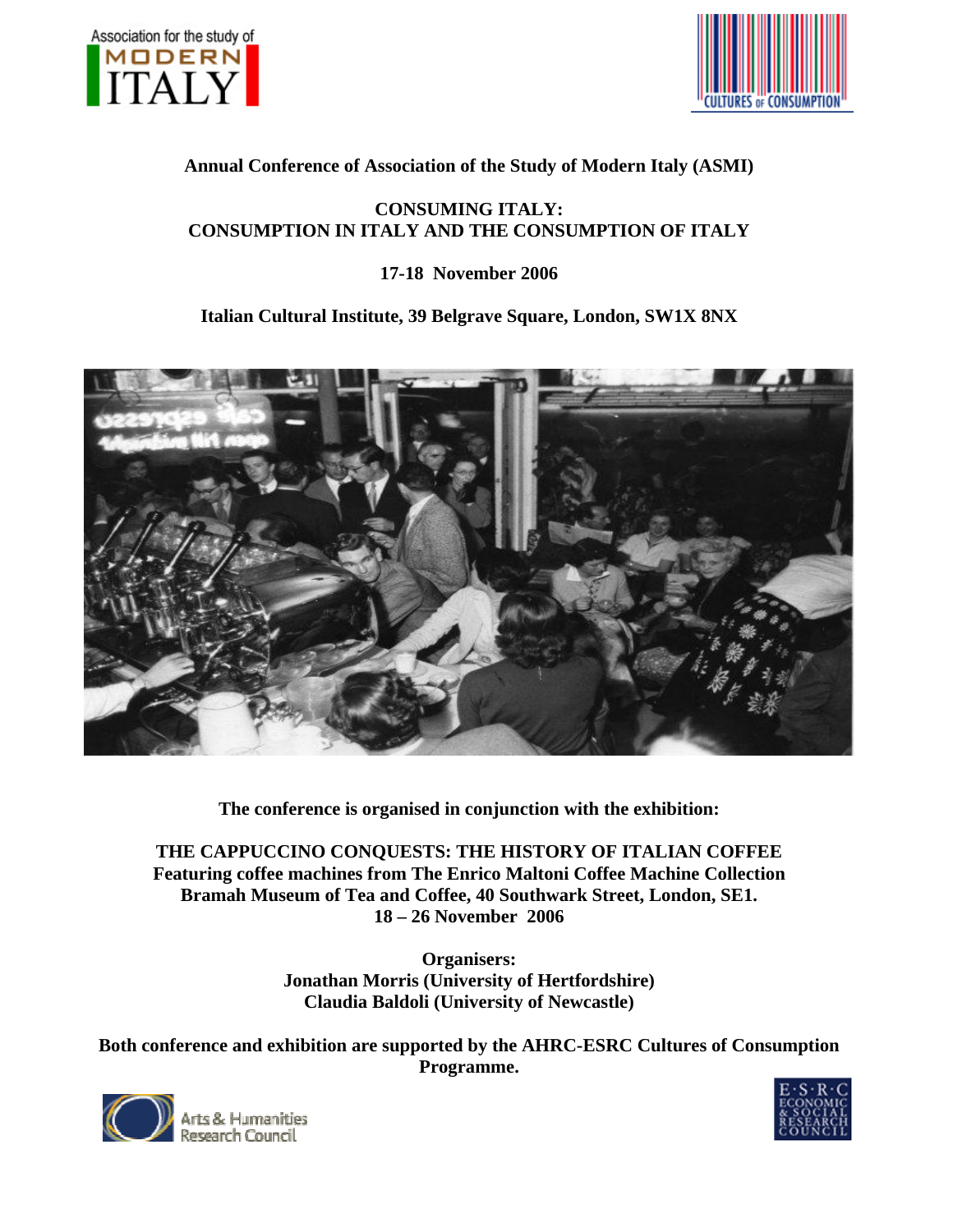# **FRIDAY 17TH NOVEMBER**

- 14:00 Welcome
- 14:15 **Keynote I: Donna Gabaccia (Minnesota)**  Consuming Italy: Food, Italy, and the Wider World
- 15:15 Coffee Break
- 15:30 **Parallel Sessions**

#### **I Consumption between the Public and Private Spheres**

Paradigms of Enlightenment: Consumption and the public sphere in late 18thC. Italy Melissa Calaresu (Cambridge)

Entrepreneurial strategies and consumption practices in a Florentine middle-class family during the nineteenth century Monica Pacini (Florence)

Consuming Art: Parallel Paths of Art and Consumption in Italy Emanuela Scarpellini (Milan)

#### **II. Tourism and Representation**

The Nationalist Dilemma of Tourism in Giolittian Italy Paul Arpaia (Pennsylvania)

Holidays as Consumption Goods. Italianisation and German Mass Tourism Till Manning (Göttingen)

Rethinking the Tuscan past: the experience of medieval festivals Benedetta Cappellini (Siena)

17:00 End

## 17:15 **ASMI Annual Meeting**

19:30 **Inauguration of 'The Cappuccino Conquests. The History of Italian Coffee'**  Exhibition organised by Jonathan Morris and Claudia Baldoli (Hertfordshire) Featuring the Enrico Maltoni Coffee Machine Collection BRAMAH MUSEUM OF TEA AND COFFEE, 40 Southwark St. SE1 Buffet Reception sponsored by The Lavazza Coffee Company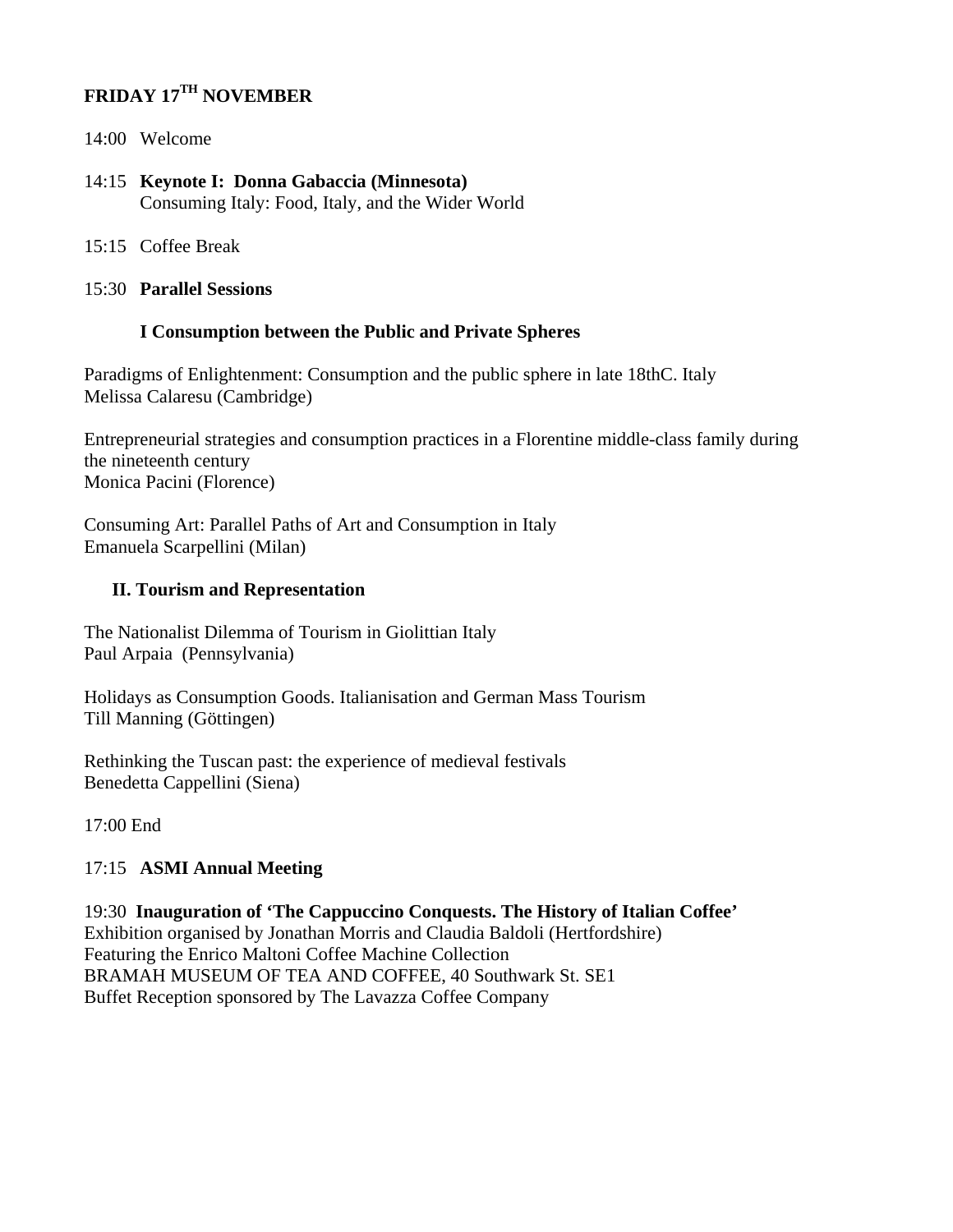# SATURDAY 18TH NOVEMBER

#### 9:30 Parallel Sessions

#### **I Transnational Consumption of Italy**

From Subsistence Farming to Consumer Society : Southern Italian Migrants and Italian Cuisine in Germany Yvonne Rieker (Muenster)

Cinematic Consumption and Southern Italian Migration to Britain Margherita Sprio (Essex)

Imagining the Culinary Other: Italy and the Italians in American Cookbooks Simone Cinotto (Turin)

Cappuccino for College Credit: American Undergraduate Study Abroad and the 'Authentic Italian Experience.' Anne Wingenter (Loyola, Rome)

#### **II** Meanings of the Miracle

Consumption in Italy and its changes according to the Istat "baskets" (1946-1978) Alberto Ventura (Florence)

Brand New World. Advertising and Consumption in the Italian Economic Boom Years Maria Chiara Liguori (Bologna)

The Consumer's Smile: Gender and the Practices and Ideals of Consuming in Italy, 1950-63 Jane Slaughter (New Mexico)

A "Powerful Italian Gasoline": the Production and Consumption of Agip Gasoline in Postwar Italy Elisabetta Bini (New York University)

11:30 Coffee Break

#### 11:50 Keynote II: Roberta Sassatelli (Milan)

Lifestyles, Ethics and Politics. National Identity and Hybridization in Contemporary Italian Consumer Culture.

## $12:50$  Lunch

Buffet Lunch available at the Institute – tickets £15.